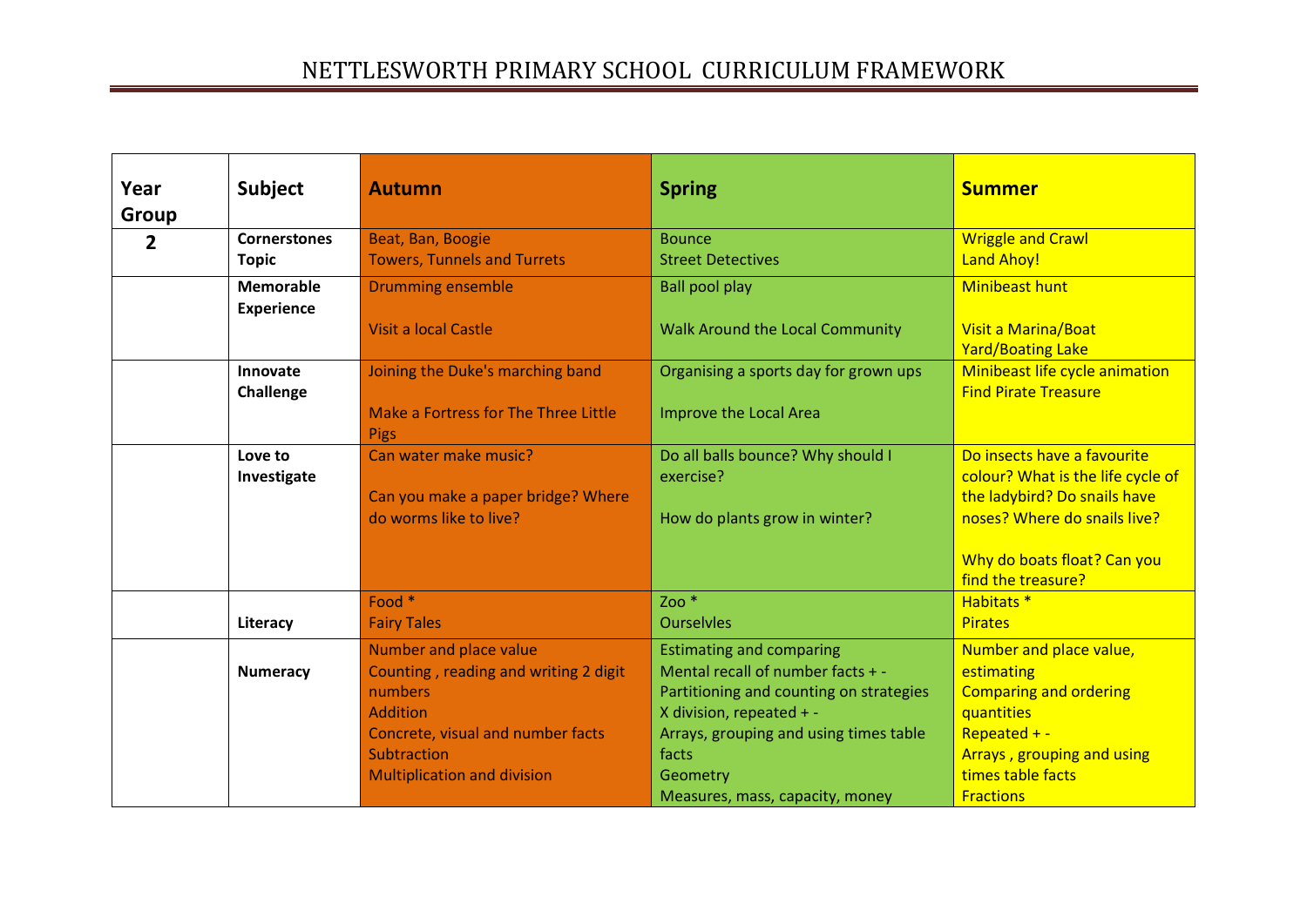|                       | Geometry - properties of 2D and 3D<br>shape<br>Measures, length, capacity,<br>money, time<br><b>Mental calculation strategies</b><br>Arrays and times table facts<br><b>Fractions</b><br>Position, direction, motion<br>Data tallies, tables and pictograms | <b>Ordering quantities</b><br>Fractions, shapes and sets of objects<br>Geometry, position and direction<br>Measures - time<br>Statistics - solving problems that involve<br>data collection - tallies, tables and<br>pictograms. | <b>Geometry</b><br>Measures - length, mass,<br>capacity and money<br><b>Partitioning and sequencing</b><br><b>Fractions</b><br>Geometry - position and<br>direction<br>$Measures - time$<br><b>Data collection</b> |
|-----------------------|-------------------------------------------------------------------------------------------------------------------------------------------------------------------------------------------------------------------------------------------------------------|----------------------------------------------------------------------------------------------------------------------------------------------------------------------------------------------------------------------------------|--------------------------------------------------------------------------------------------------------------------------------------------------------------------------------------------------------------------|
| <b>Science</b>        | Living things<br><b>Animals including humans</b>                                                                                                                                                                                                            | <b>Plants</b><br><b>Habitats</b>                                                                                                                                                                                                 | <b>Everyday materials</b><br><b>Everyday materials</b>                                                                                                                                                             |
| <b>Computing</b>      | • Voice distortion<br><b>Create Castles using Drawing</b><br>Software                                                                                                                                                                                       | • Web Searches; Common Uses of<br>ICT; Digital Presentations<br><b>Photo Stories; Algorithms</b><br>$\bullet$                                                                                                                    | • Debugging!<br><b>Programming; Using</b><br>$\bullet$<br><b>Presentation Software</b>                                                                                                                             |
| <b>History</b>        | <b>Castles and Castle Life;</b><br>Significant Individuals-<br><b>Isambard Kingdom Brunel</b>                                                                                                                                                               | Changes within Living Memory;<br>$\bullet$<br>Significant people, places and<br>events in local area                                                                                                                             | <b>Significant historical</b><br>$\bullet$<br>people- Captain James<br><b>Cook, Grace Darling;</b><br><b>Famous Pirates</b>                                                                                        |
| Geography             | Get the outdoor beat<br>Amazing Structures around the<br><b>World; Towers and Bridges in</b><br>the Local Area                                                                                                                                              | Maps / OAA<br>Fieldwork in the Local Area;<br>$\bullet$<br>Human and Physical Features;<br><b>Using and Making Maps with</b><br>Keys; Looking at aerial images                                                                   | <b>Sketch maps</b><br>$\bullet$<br><b>Using and Making</b><br>$\bullet$<br><b>Maps</b> ; Location<br>Knowledge; Using and<br><b>Giving Directions</b>                                                              |
| <b>Art and Design</b> | <b>Colour march</b><br>$\bullet$<br><b>Structure using Natural</b><br><b>Materials</b>                                                                                                                                                                      | <b>Ball art</b><br>$\bullet$<br>Sketchbooks; 3D Modelling;<br>Sand Art; Seascapes                                                                                                                                                | <b>Observational drawing</b><br>$\bullet$<br><b>Observational Drawing;</b><br>$\bullet$<br>Printing                                                                                                                |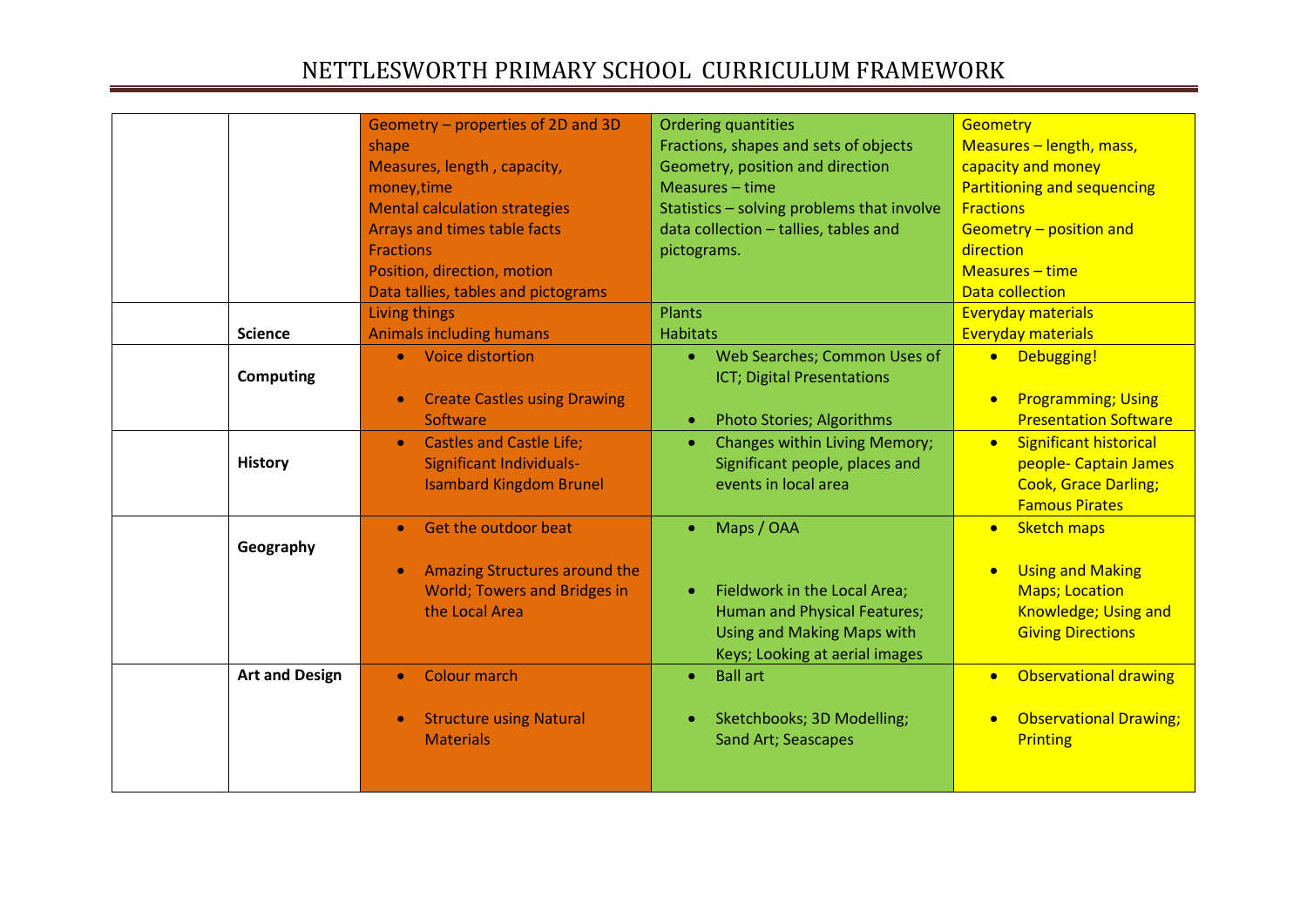|                                                                   | <b>DT</b>    | <b>Balloon drums</b><br>$\bullet$<br><b>Rubber band guitar</b><br><b>Making Models of Towers,</b><br><b>Bridges and Tunnels</b>                             | <b>Balloon-powered cars</b><br><b>Selecting Tools and Materials;</b><br>Baking; Sign Making; Designing<br><b>Buildings</b>                                               | <b>Exploring honey</b><br>$\bullet$<br><b>Mechanisms; Structures</b>                                                                                                           |
|-------------------------------------------------------------------|--------------|-------------------------------------------------------------------------------------------------------------------------------------------------------------|--------------------------------------------------------------------------------------------------------------------------------------------------------------------------|--------------------------------------------------------------------------------------------------------------------------------------------------------------------------------|
|                                                                   |              | <b>Gymnastics</b>                                                                                                                                           | <b>Dance</b>                                                                                                                                                             | <b>Athletics</b>                                                                                                                                                               |
|                                                                   | PE           | <b>Games</b>                                                                                                                                                | Games                                                                                                                                                                    | <b>OAA</b>                                                                                                                                                                     |
| Collective<br>Worship<br>Coverage                                 | <b>RE</b>    | Buddhism - basic beliefs, history,<br>worship Impact of belief/ faith on daily<br><b>lives</b><br>Christianity - Birth of Jesus, Christmas<br>celebrations. | Judaism - basic beliefs, history, worship<br>Impact of belief/faith on daily lives<br>Hinduism- basic beliefs, history, worship<br>Impact of belief/faith on daily lives | Sikhism - basic beliefs, history,<br>worship. Impact of belief/faith<br>on daily lives<br>Islam - basic beliefs, history,<br>worship. Impact of belief/faith<br>on daily lives |
| <b>Using LAR</b><br>linked to the<br>Durham<br>Agreed<br>Syllabus |              | Why is the bible special to Christians?<br>What can we learn from the story of St<br>Cuthbert?<br>How and why is light important at<br>Christian?           | What does it mean to belong in<br>Christianity?<br>How do Christians celebrate Easter?                                                                                   | How do Buddhists show their<br>beliefs?<br>What can we learn about our<br>local faith communities?                                                                             |
|                                                                   | <b>Music</b> | Using voices - range and pitch in<br>singing and chanting                                                                                                   | Listening to music and expressing<br>preferences - what can we hear - how<br>does it make us feel?                                                                       | Combining sounds to create our<br>own music                                                                                                                                    |